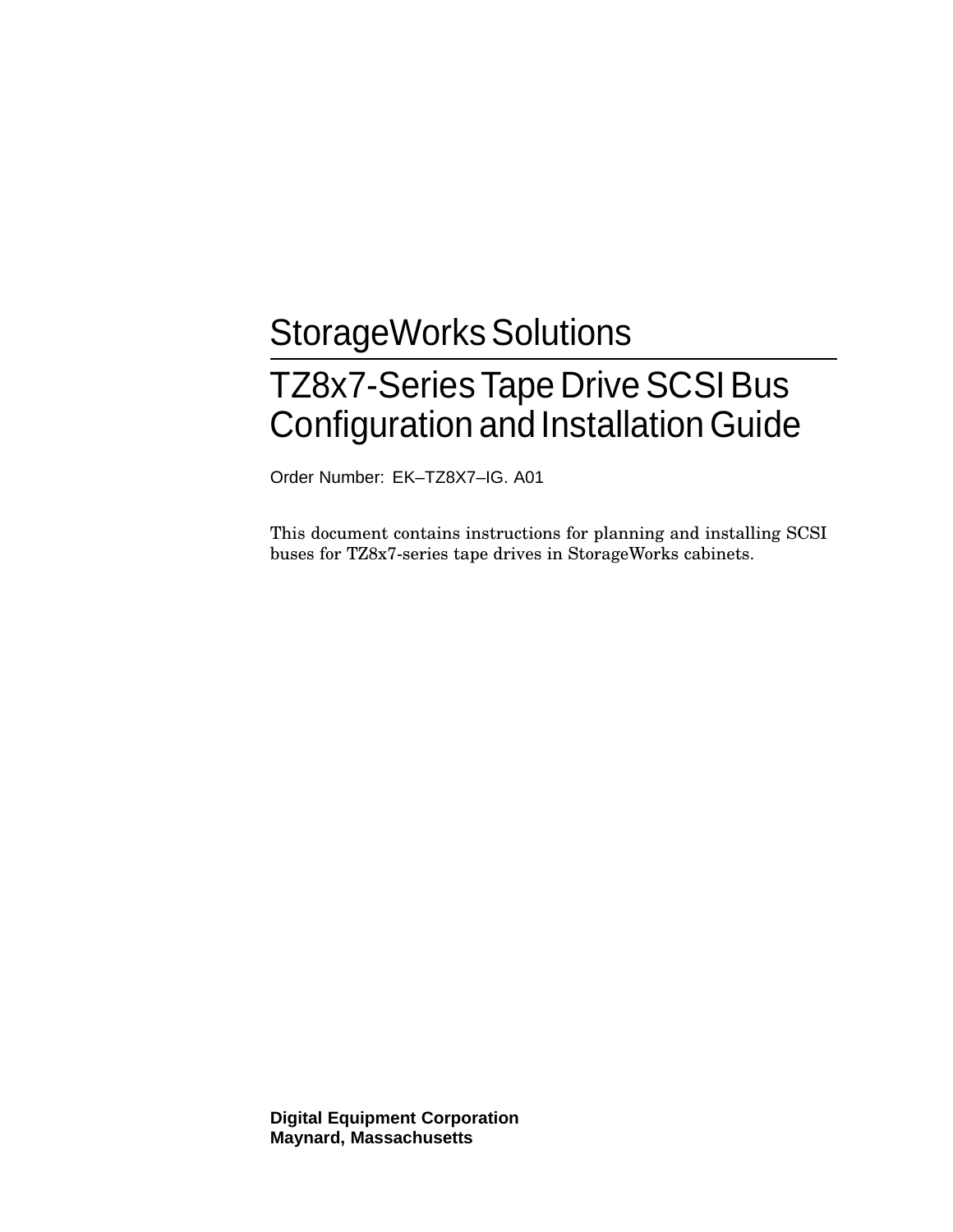#### **January 1994**

While Digital believes the information included in this publication is correct as of the date of publication, it is subject to change without notice.

Digital Equipment Corporation makes no representations that the interconnection of its products in the manner described in this document will not infringe existing or future patent rights, nor do the descriptions contained in this document imply the granting of licenses to make, use, or sell equipment or software in accordance with the description.

**NOTE:** This equipment generates, uses, and may emit radio frequency energy. The equipment has been type tested and found to comply with the limits for a Class A digital device pursuant to Part 15 of the FCC rules. These limits are designed to provide reasonable protection against harmful interference in a residential installation.

© Digital Equipment Corporation 1994 Printed in U.S.A. All rights reserved.

Digital, StorageWorks, and the DIGITAL logo are trademarks of Digital Equipment Corporation.

This document was prepared using VAX DOCUMENT Version 2.1.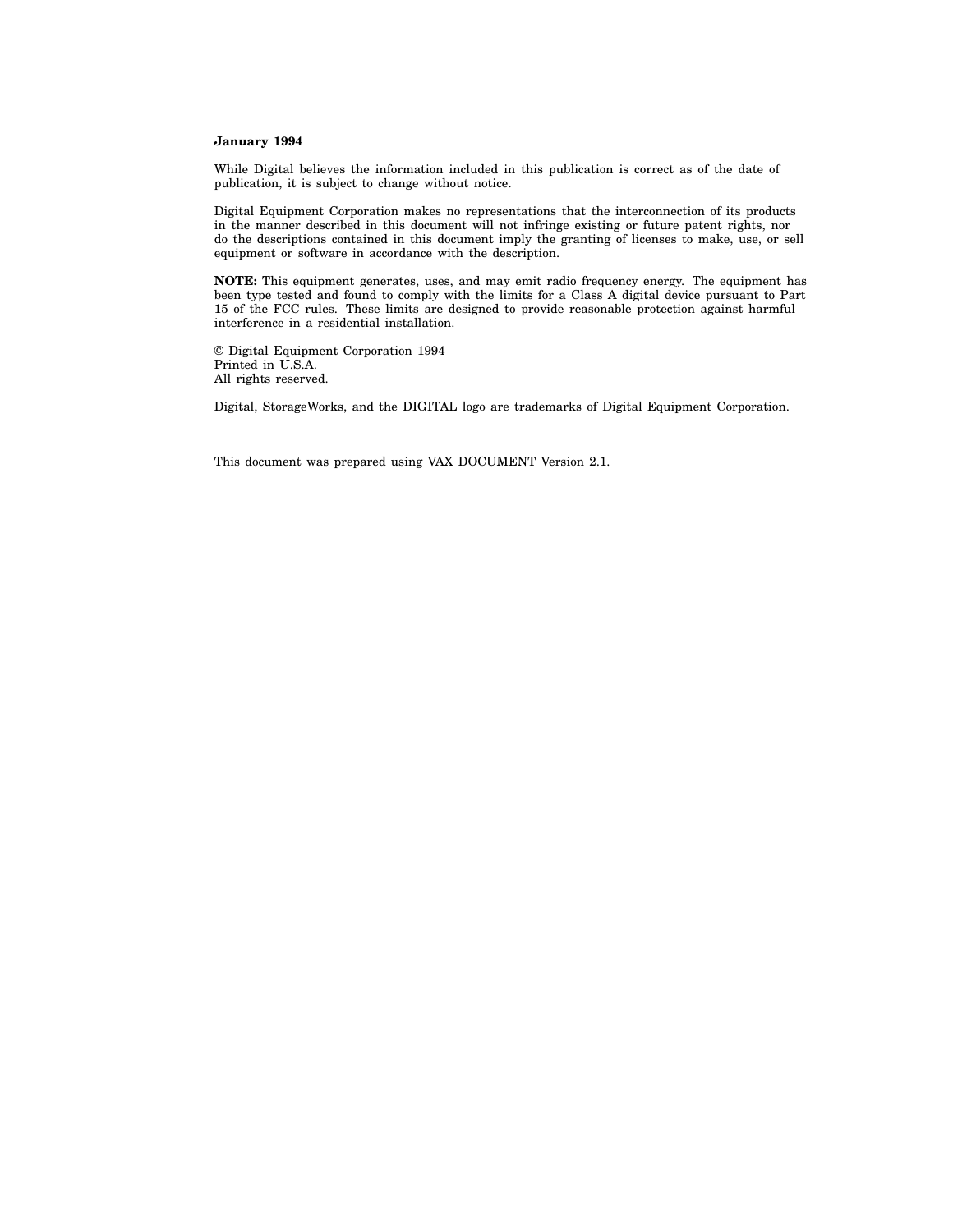**1**

## **TZ8x7-Series Tape Drive SCSI Buses**

This chapter presents general information on the arrangement and cabling of TZ8x7-series tape drive Small Computer System Interface (SCSI) buses in StorageWorks™ cabinets.

### **1.1 TZ8x7-Series Tape Drive SCSI Buses**

TZ8x7-series tape drives are used in either storage-only or controller/storage cabinet configurations.

#### **1.1.1 Storage-Only Cabinet Configurations**

In a storage-only cabinet configuration, the controller for devices in the cabinet is located outside the cabinet. Typical SCSI bus arrangements for TZ8x7-series tape drives in StorageWorks storage-only cabinets are shown in Figure 1–1.

From one to four TZ8x7-series tape drives may be installed in a storage-only cabinet. The tape drives may be configured on one or more SCSI buses. The units are serially connected using an adapter cable and one or more jumper cables, and a host cable connects the tape drive bus structure within the cabinet to an external host. A terminator is installed on the last tape drive on the bus.

There are three host SCSI bus configurations normally used with StorageWorks storage-only cabinets:

- If the host uses a single-ended interface and is near enough to the storageonly cabinet not to violate SCSI bus length restrictions, it may be connected directly to the tape drive bus within the cabinet.
- If the host uses a differential interface and is distant (relative to the maximum allowable SCSI bus length) from the storage-only cabinet, it must be connected to the tape drive bus using a DWZZA–AA SCSI signal converter. The signal converter must be mounted next to or inside the storage-only cabinet. The differential bus allows the host to be farther away than does the single-ended one. The signal converter translates the differential bus into a single-ended bus acceptable by the tape drives. In this configuration, the host must operate in the 8-bit differential mode to function properly with the signal converter.
- If the host uses a single-ended interface and is distant (relative to the maximum allowable SCSI bus length) from the storage-only cabinet, it must be connected to the tape drive bus using two DWZZA–AA SCSI signal converters. One signal converter must be mounted next to or inside the storage-only cabinet, and the other near the host. The two back-to-back signal converters act as a bus extender, to allow a greater distance between the host and the storage-only cabinet.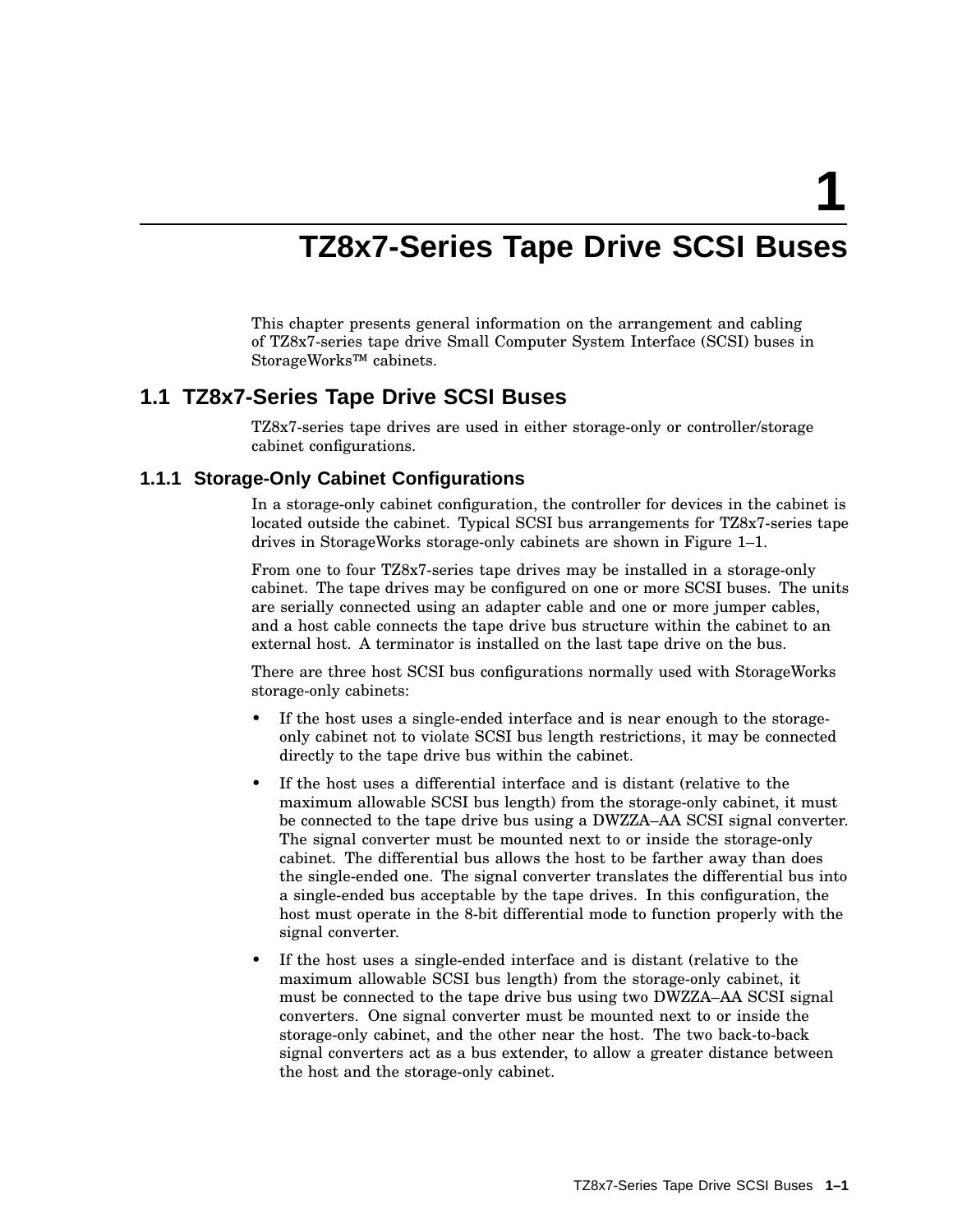

#### **Figure 1–1 Storage-Only Cabinet SCSI Bus Arrangements**

CXO-4049A-MC

For more detailed information on the use of DWZZA–AA SCSI signal converters, see the *StorageWorks Family User's Guide*.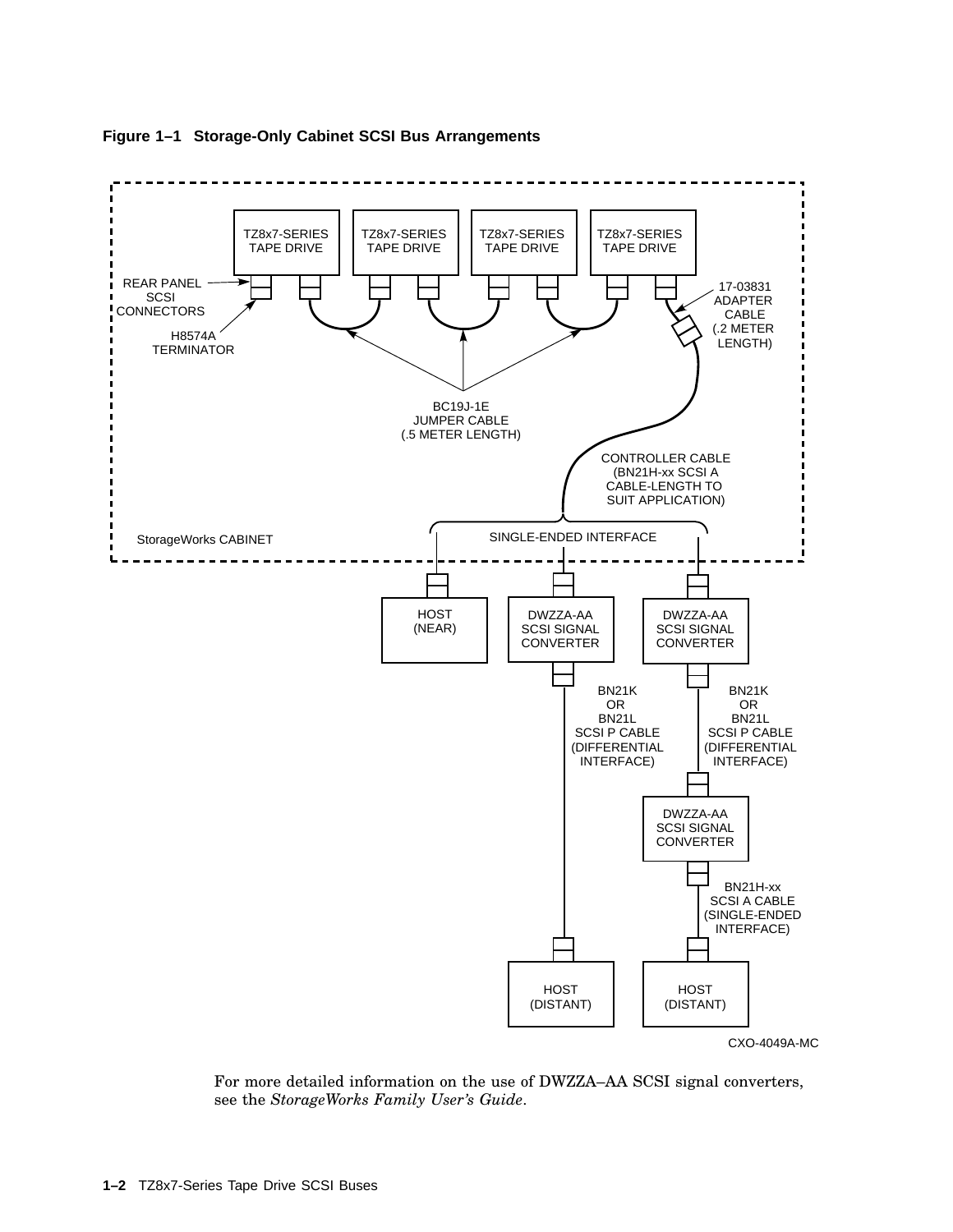Section 2.2 presents further information on the planning and installation of TZ8x7-series tape drive buses in StorageWorks storage-only cabinets.

#### **1.1.2 Controller/Storage Cabinet Configurations**

In a controller/storage cabinet configuration, the controller for devices in the cabinet is located within the cabinet. The SCSI bus arrangement for TZ8x7-series tape drives in StorageWorks controller/storage cabinets is shown in Figure 1–2.

**Figure 1–2 Controller/Storage Cabinet SCSI Bus Arrangement**



One or two TZ8x7-series tape drives may be installed in a controller/storage cabinet. The tape drives may be configured on one or two SCSI buses. The units are serially connected using an adapter cable and one jumper cable, and a controller cable connects the tape drive bus to the controller within the cabinet. A terminator is installed on the last tape drive on the bus.

Section 2.3 presents further information on the planning and installation of TZ8x7-series tape drive SCSI buses in StorageWorks controller/storage cabinets.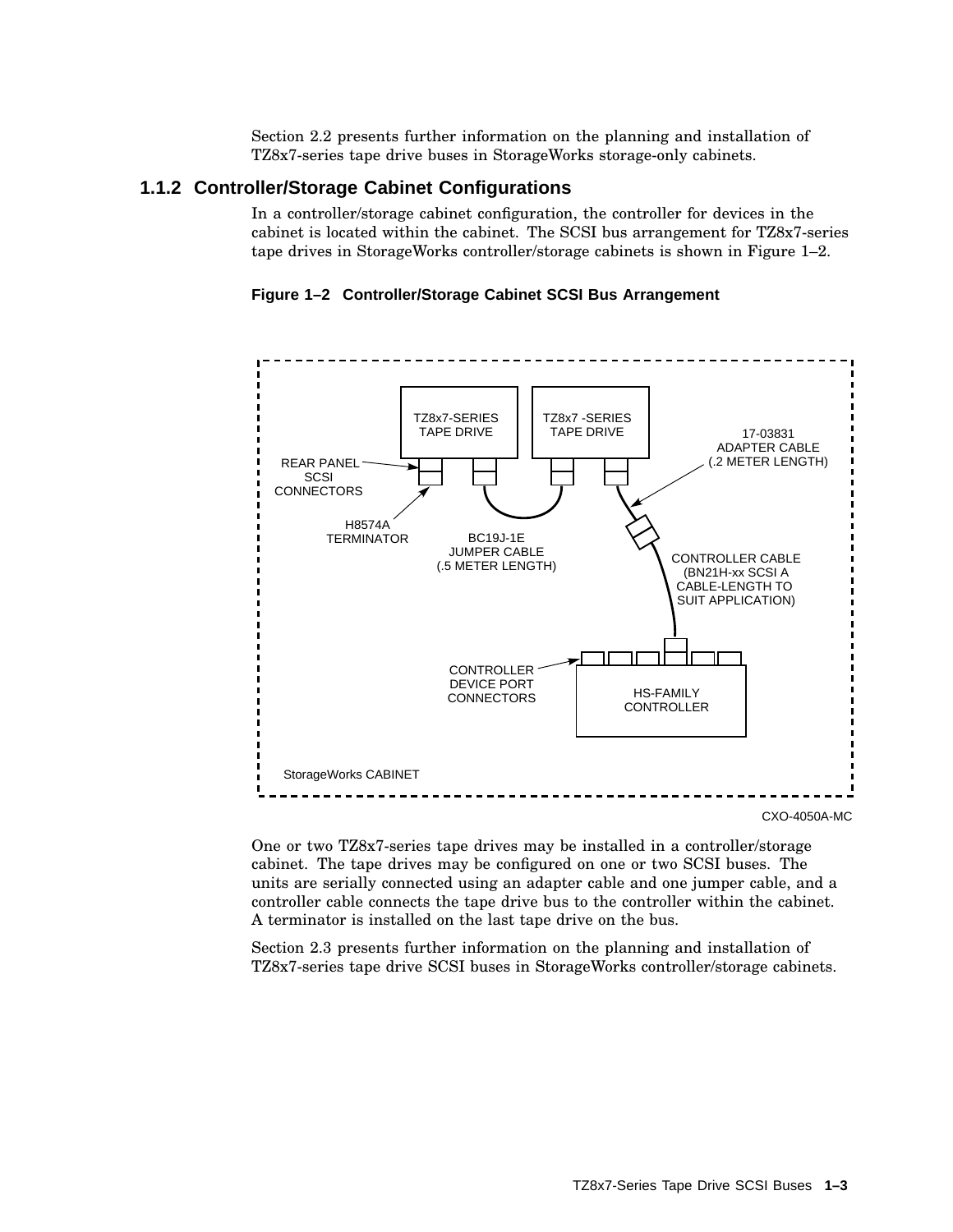## **1.2 TZ8x7-Series Tape Drive Bus Connections**

The TZ8x7-series tape drive connects to its host system or controller using a single-ended, narrow, SCSI bus. The approximate transfer rate for the tape drive is 3 MB per second, allowing a SCSI bus length of up to 6 meters (19.7 feet).

Two connectors on the rear panel of the TZ8x7-series tape drive are provided to connect the unit to its SCSI bus. Figure 1–3 shows the location of the SCSI connectors.





Failure to use the 17–03831 adapter cable to connect TZ8x7-series tape drives to StorageWorks SCSI buses may result in improper system operation and equipment damage. StorageWorks SCSI buses contain fault detection signals that could be rendered inoperable if any other cable arrangement is used. The adapter cable must be installed at the first tape drive on the bus to prevent improper system operation and equipment damage.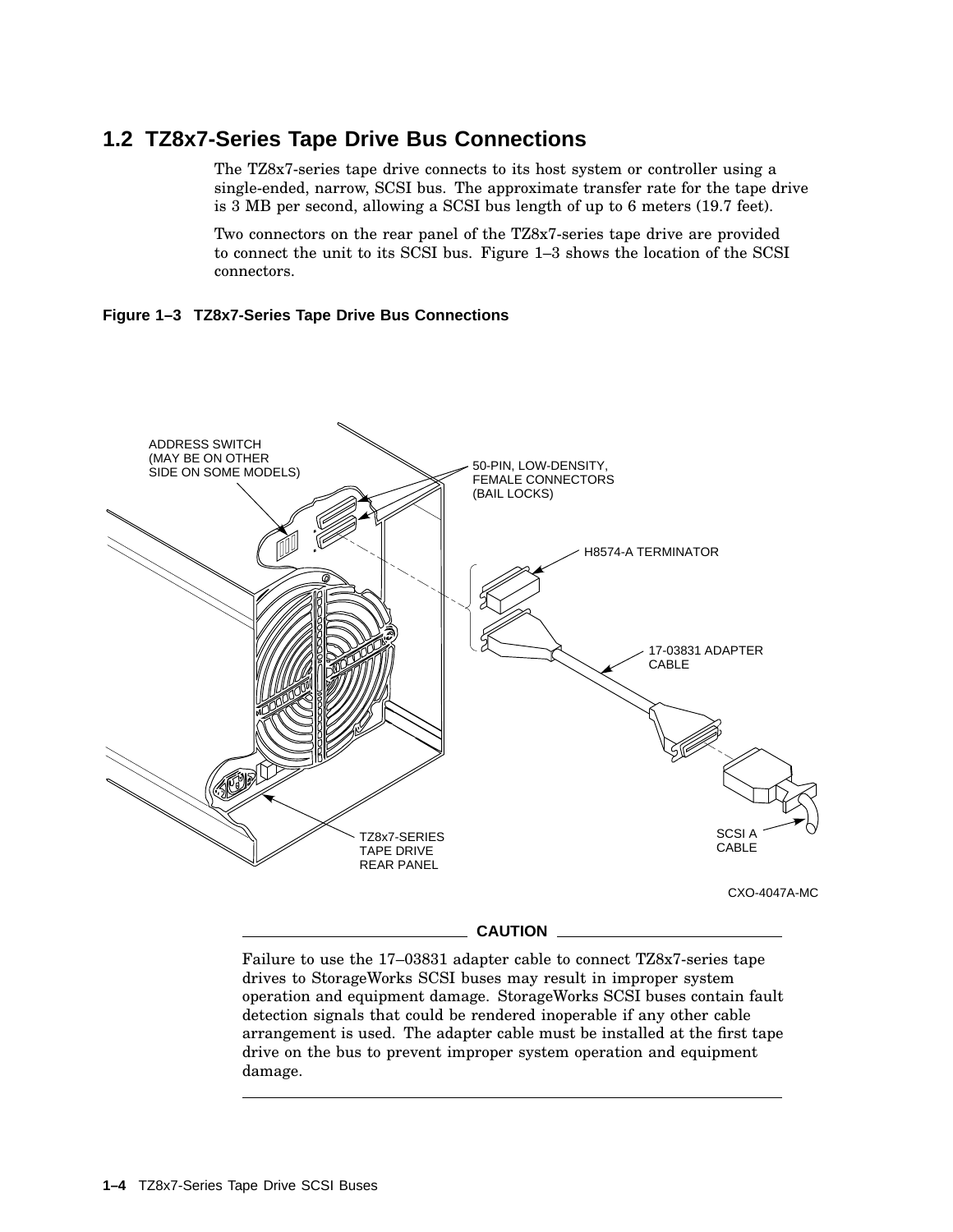The rear panel connectors are 50-pin, low-density, SCSI connectors that do not mate with standard StorageWorks SCSI A cables. To connect the TZ8x7-series tape drive to a StorageWorks SCSI bus, you must use an adapter cable (Digital part number 17–03831). The adapter cable and its installation are shown in Figures 1–3 and 1–4.



**Figure 1–4 TZ8x7-Series Tape Drive Adapter Cable and Terminator**

Use Digital BC19J–1E cables as jumper cables among TZ8x7-series tape drives within the same cabinet. These cables are .5 meters (1.6 feet) in length. Standard StorageWorks SCSI A cables are used for the host and controller cables, and their length is determined as part of the bus planning process. See the *StorageWorks Family Configuration Guide* for further information on SCSI A cables. See Sections 2, 2.2 and 2.3 for detailed TZ8x7-series tape drive bus planning information.

The H8574–A terminator is used to terminate the tape drive bus. The H8574–A terminator is shown in Figures 1–3 and 1–4.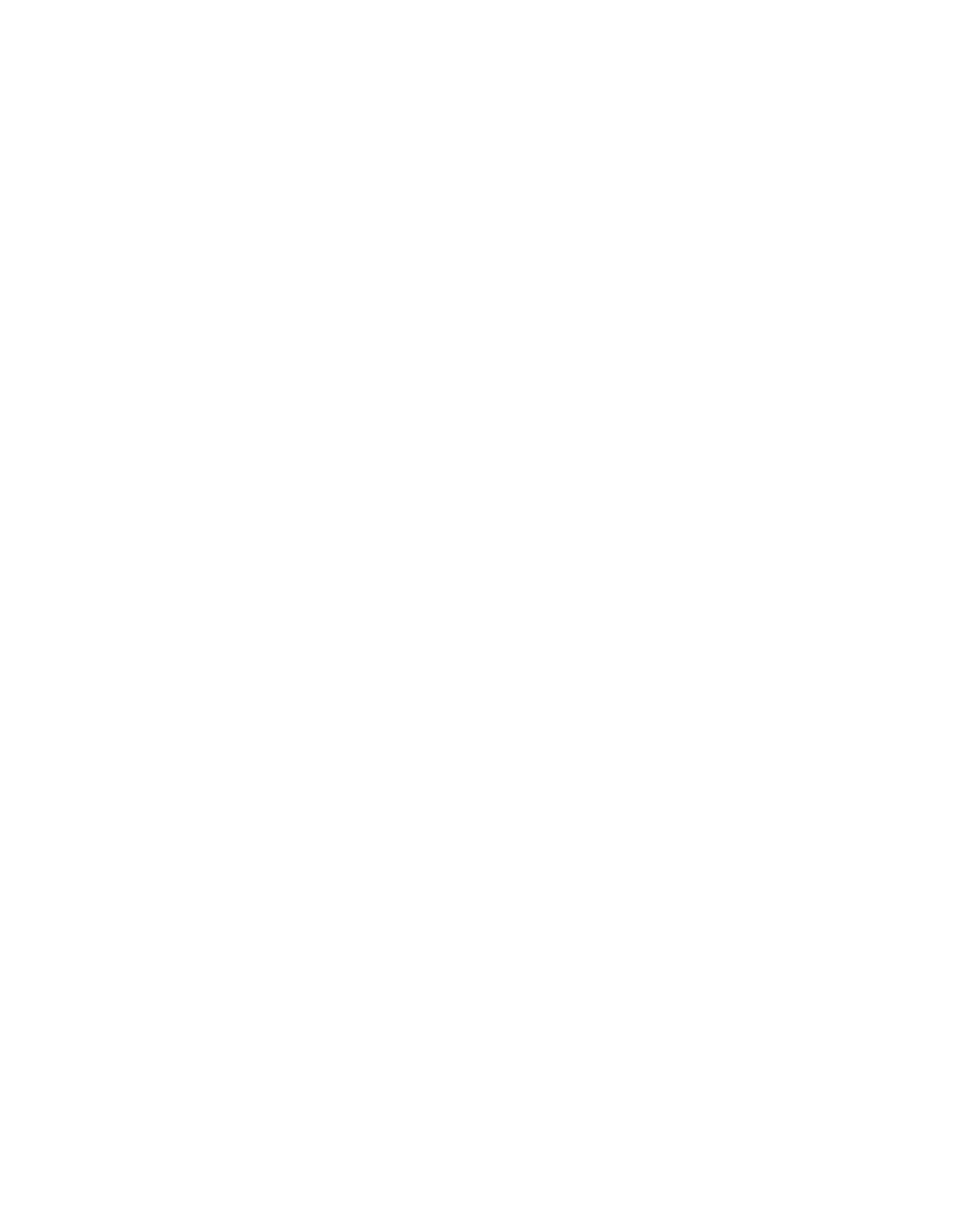**2**

## **Planning and Installing a TZ8x7-Series Tape Drive SCSI Bus**

This chapter presents detailed procedures for planning and installing SCSI buses for TZ8x7-series tape drives in StorageWorks cabinets.

## **2.1 General Planning Steps**

Following are the general steps required to configure a TZ8x7-series tape drive bus in a StorageWorks cabinet.

**Note**

For maximum performance, tape drive buses should contain only tape drives. Do not mix tape drives and disk drives on the same bus.

- 1. Determine the number of tape drives to be installed on the bus. This number is normally limited by the maximum number of tape drives that can be installed in a specific cabinet.
- 2. Determine the quantity of jumper cables to be used to connect the tape drives to each other within the cabinet.
- 3. Determine the maximum host or controller cable length using the maximum allowed total bus length and the lengths of the adapter and jumper cables. (If the cable length available is insufficient to reach the host, two DWZZA-AA SCSI signal converters must be used to extend the bus.)
- 4. Choose the appropriate host or controller cable length, from the available standard SCSI A cable lengths.
- 5. Install the tape drives and bus cabling.
- 6. Set each tape drive's address switch.

Section 2.2 presents detailed procedures for planning and installing SCSI buses for TZ8x7-series tape drives in storage-only cabinets. Section 2.3 presents detailed procedures for planning and installing SCSI buses for TZ8x7-series tape drives in controller/storage cabinets.

## **2.2 Planning and Installing Tape Drive Buses In Storage-Only Cabinets**

The following sections describe the steps necessary to plan and install a TZ8x7-series tape drive bus in a StorageWorks storage-only cabinet.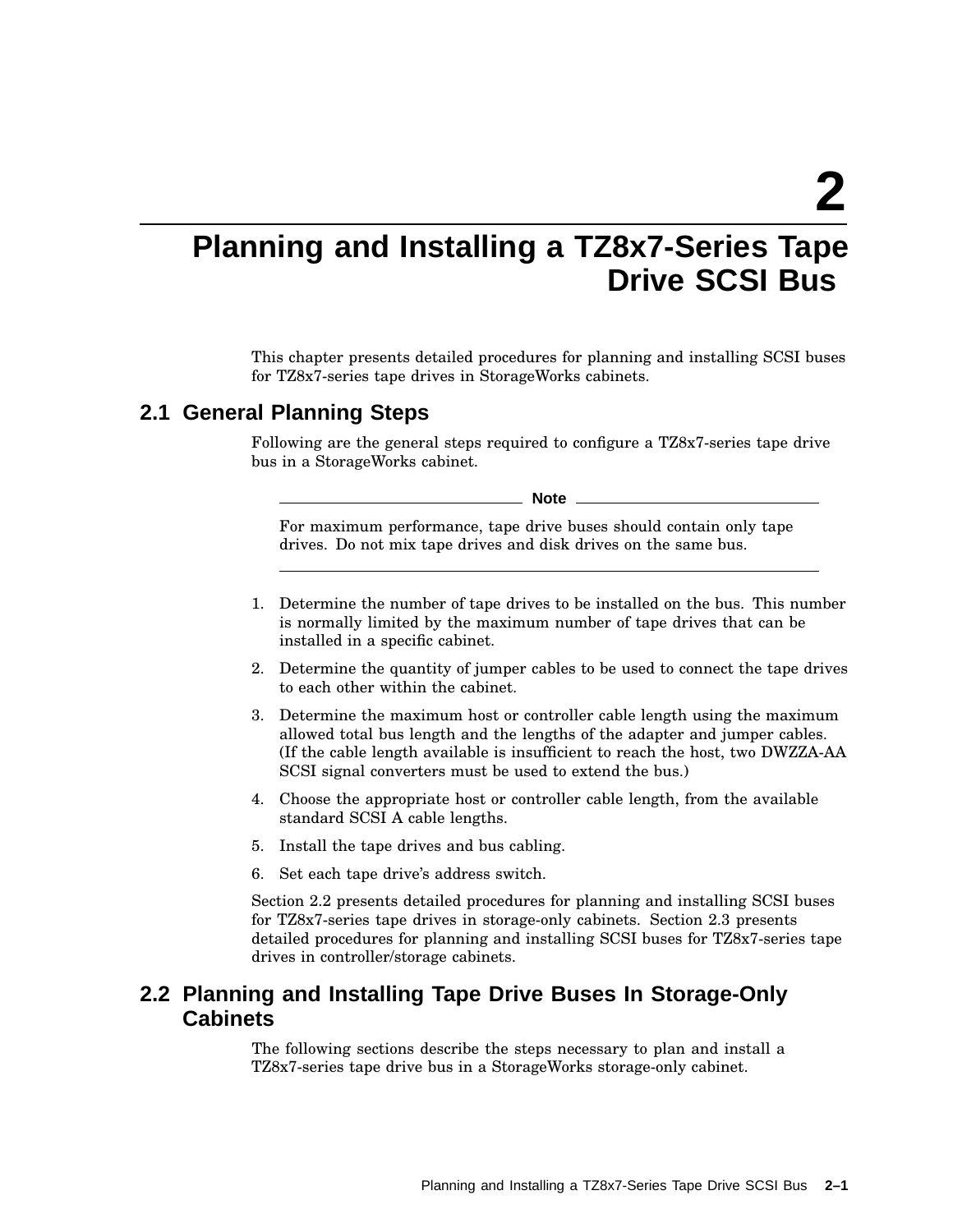#### **2.2.1 Determining the Number of Tape Drives On the Bus**

You can install from one to four TZ8x7-series tape drives in a StorageWorks storage-only cabinet, depending upon the model of the cabinet. See the installation and user's guide for your specific cabinet for instructions on the number and location of tape drives in the cabinet. The tape drives may be configured on one or more buses, but each tape drive bus should contain only tape drives. For maximum performance, do not mix tape drives and disk drives on the same bus.

## **2.2.2 Determining the Quantities of Adapter and Jumper Cables**

**CAUTION**

Failure to use the 17–03831 adapter cable to connect TZ8x7-series tape drives to StorageWorks SCSI buses may result in improper system operation and equipment damage. StorageWorks SCSI buses contain fault detection signals that could be rendered inoperable if any other cable arrangement is used. The adapter cable must be installed at the first tape drive on the bus to prevent improper system operation and equipment damage.

The number of jumper cables required is one less than the number of tape drives on the bus. One adapter cable must be used on the first tape drive on the bus to connect it to the host cable.

#### **2.2.3 Determining the Maximum Host Cable Length**

To determine the host cable length, add up the lengths of the adapter cable and all of the jumper cables and subtract it from the maximum total bus length of 6 meters (19.7 feet). The result is the maximum length of the host cable.

Example 2–1 shows the tape drive SCSI bus length calculation for the bus with four tape drives shown in Figure 1–1.

#### **Example 2–1 Storage-Only Cabinet Tape Drive SCSI Bus Length Calculation**

total number of adapter cables = 1 total adapter cable length = 1 x .2 meters = .2 meters total number of jumper cables = 3 total jumper cable length =  $3 \times .5$  meters = 1.5 meters total adapter and jumper cable length = 1.7 meters Maximum SCSI bus length = 6 meters Maximum length of SCSI A cable from adapter cable to host (or DWZZA-AA SCSI Signal Converter) =  $6 - 1.7 = 4.3$  meters

#### **2.2.4 Choosing the Host Cable**

Using the *StorageWorks Family Configuration Guide*, choose the SCSI A cable that is nearest in length but less than the length you calculated in Section 2.2.3. In Example 2–1, for instance, you would choose a BN21H–03, 3-meter cable as the nearest standard cable.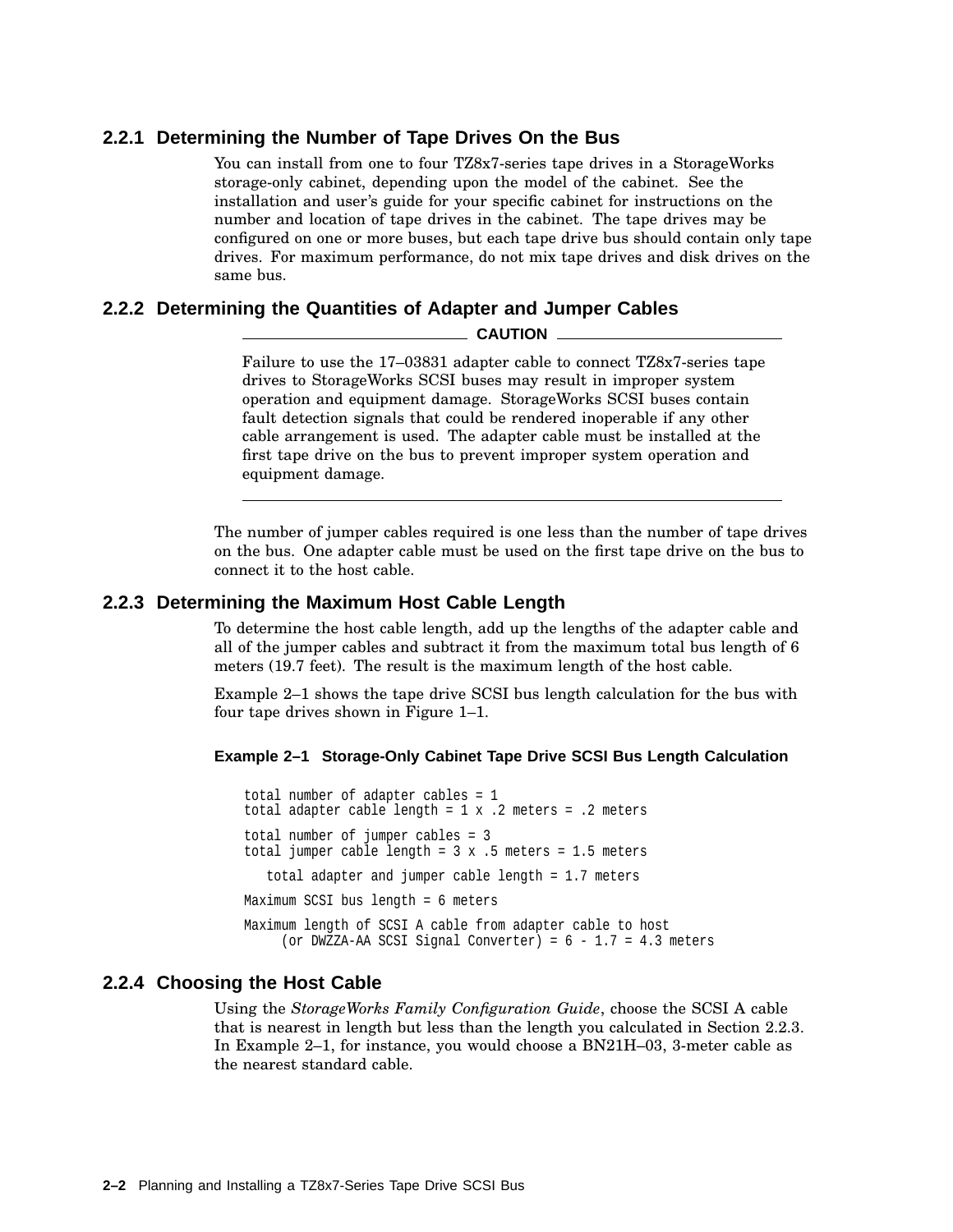Note that TZ8x7-series tape drives are always physically installed in the upper portion of the StorageWorks cabinet. Some host cable length is consumed by the cable run from the first tape drive on the bus to the bottom of the cabinet. This distance is approximately 2 meters for SW800 cabinets, and 1 meter for SW500 cabinets. If your chosen host cable cannot reach from the tape drives to the host taking the internal cable run into account, two DWZZA–AA SCSI signal converters must be used to extend the bus. See the *StorageWorks Family User's Guide* for further information on using DWZZA–AA SCSI signal converters to extend single-ended SCSI buses.

In the case where the host uses a differential SCSI bus, a DWZZA–AA SCSI signal converter must be used to convert the differential bus to a single-ended bus for use by the tape drives (refer to Figure 1–1). The signal converter should be placed in or near the base of the StorageWorks cabinet to minimize the singleended bus length. The host cable must be long enough to reach from the first tape drive on the bus to the signal converter at the base of the cabinet. (Note that the host must operate in the 8-bit differential mode to function properly with the DWZZA–AA SCSI signal converter.)

#### **2.2.5 Installing the Tape Drives and Cabling**

See the installation and user's guide for your specific StorageWorks cabinet model for detailed tape drive mechanical installation information. Using Figure 1–1 as a guide, install adapter and jumper cables to interconnect the tape drives within the cabinet. Install the terminator on the last tape drive on the bus.

You may use either connector on the rear panel to connect the tape drive to a SCSI bus. The remaining connector may be used either to extend the bus to additional devices or to terminate the bus with a H8574–A terminator.

Route the host cable from the bus's first tape drive adapter cable to the base of the cabinet using the guidelines in the cabinet's installation and user guide. Connect the cable to either the host or the signal converter, as appropriate.

#### **2.2.6 Setting the Address Switch**

Each tape drive has a SCSI bus address switch located on the rear panel next to its bus connectors (refer to Figure 1–3). The address switch may be located on either side of the connectors. The address switch on each tape drive must be set to a different value to avoid bus conflicts.

Normally, TZ8x7-series tape drives are addressed in sequence, starting from address 0 to address 3. Addresses 4 and 5 may also be used if desired, but addresses 6 and 7 should be reserved for bus initiator use.

Using a pen or other small stylus, set the address switch on each tape drive. See the installation and user's guide for your specific TZ8x7-series tape drive for detailed instructions on setting the address switch.

### **2.3 Planning and Installing Tape Drive Buses In Controller/Storage Cabinets**

The following sections describe the steps necessary to plan and install a TZ8x7-series tape drive bus in a StorageWorks controller/storage cabinet.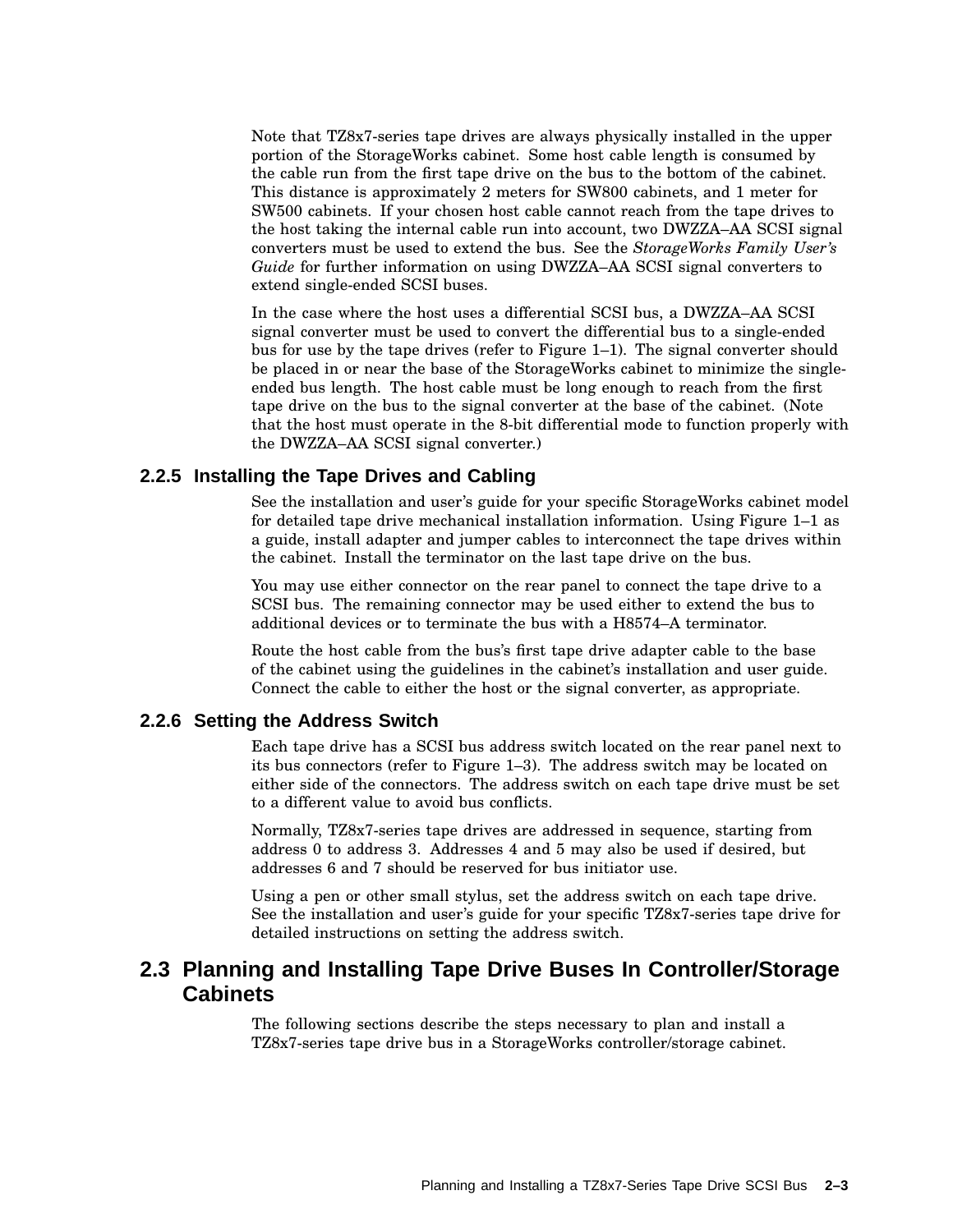#### **2.3.1 Determining the Number of Tape Drives On the Bus**

You can install one or two TZ8x7-series tape drives in a StorageWorks controller/storage cabinet. See the installation and user's guide for your specific cabinet for instructions on the number and location of tape drives in the cabinet. The tape drives may be configured on one or two buses, but each tape drive bus should contain only tape drives. For maximum performance, do not mix tape drives and disk drives on the same bus.

#### **2.3.2 Determining the Quantities of Adapter and Jumper Cables**

#### **CAUTION**

Failure to use the 17–03831 adapter cable to connect TZ8x7-series tape drives to StorageWorks SCSI buses may result in improper system operation and equipment damage. StorageWorks SCSI buses contain fault detection signals that could be rendered inoperable if any other cable arrangement is used. The adapter cable must be installed at the first tape drive on the bus to prevent improper system operation and equipment damage.

One jumper cable is required if two tape drives are being installed on the bus. One adapter cable must be used on the first tape drive on the bus to connect it to the host cable.

#### **2.3.3 Determining the Maximum Controller Cable Length**

To determine the controller cable length, add up the lengths of the adapter and jumper cables and subtract it from the maximum total bus length of 6 meters (19.7 feet). The result is the maximum length of the controller cable.

Example 2–2 shows the tape drive SCSI bus length calculation for the bus with two tape drives shown in Figure 1–2.

#### **Example 2–2 Controller/Storage Cabinet Tape Drive SCSI Bus Length Calculation**

total number of adapter cables = 1 total adapter cable length = 1 x .2 meters = .2 meters total number of jumper cables = 1 total jumper cable length =  $1 \times .5$  meters = .5 meters total adapter and jumper cable length = .7 meters Maximum SCSI bus length = 6 meters Maximum length of SCSI A cable from adapter cable to controller =  $6 - .7 = 5.3$  meters

#### **2.3.4 Choosing the Controller Cable**

Using the *StorageWorks Family Configuration Guide*, choose a SCSI A cable that is less than the length you calculated in Section 2.3.3. Because the tape drives and controller in this case are in the same cabinet and are likely less than 1 or 2 meters from each other, choose the shortest cable that will reach between the units. In Example 2–2, for instance, you might choose a BN21H–01, 1-meter cable. See the installation and user's guide for your specific cabinet for guidelines on the locations of tape drives and controllers in the cabinet.